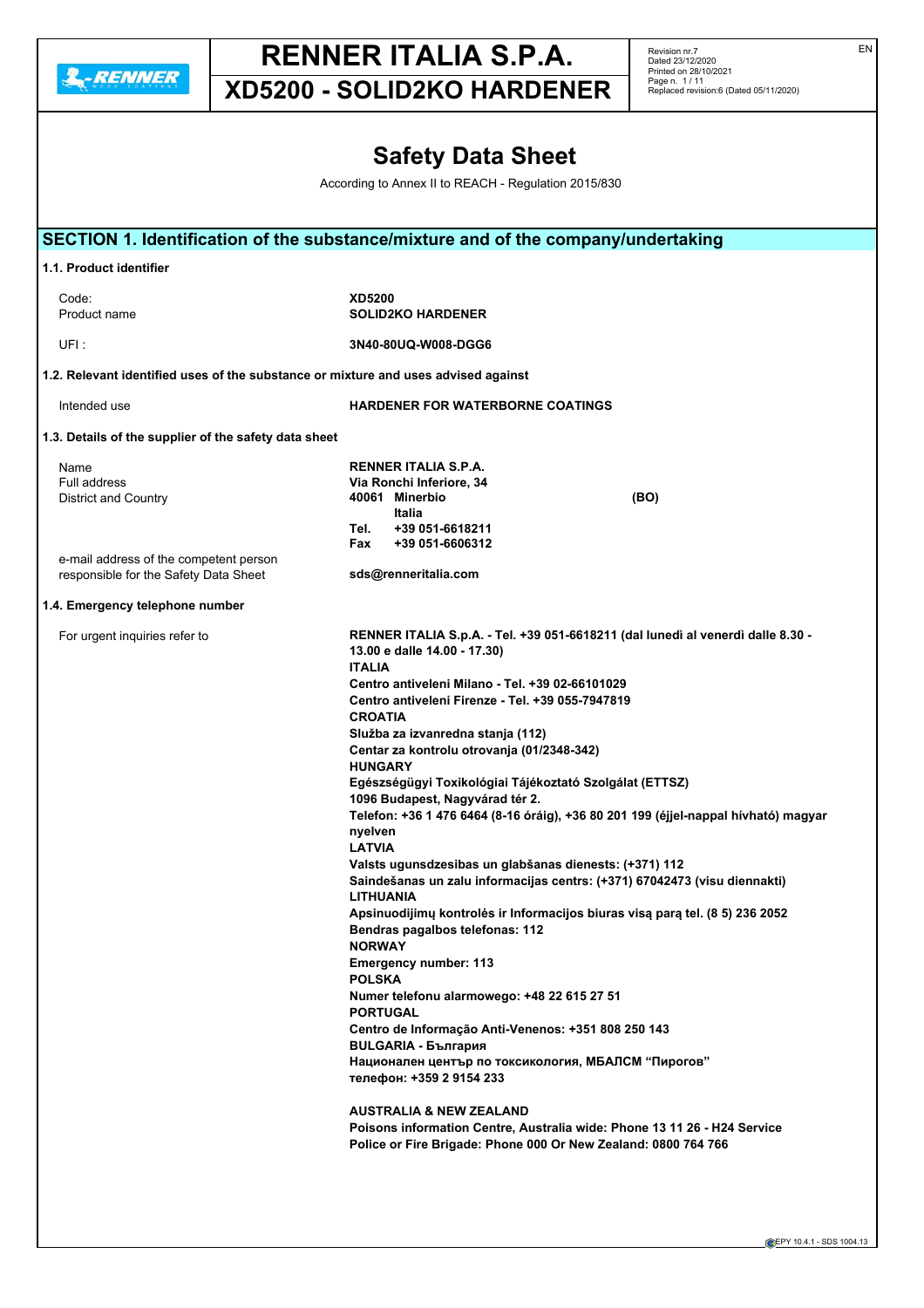

**XD5200 - SOLID2KO HARDENER**

EN

## **SECTION 2. Hazards identification**

#### **2.1. Classification of the substance or mixture**

The product is classified as hazardous pursuant to the provisions set forth in (EC) Regulation 1272/2008 (CLP) (and subsequent amendments and supplements). The product thus requires a safety datasheet that complies with the provisions of (EU) Regulation 2015/830.

Any additional information concerning the risks for health and/or the environment are given in sections 11 and 12 of this sheet.

| H332 | Harmful if inhaled.                                |
|------|----------------------------------------------------|
| H318 | Causes serious eye damage.                         |
| H315 | Causes skin irritation.                            |
| H335 | May cause respiratory irritation.                  |
| H317 | May cause an allergic skin reaction.               |
| H412 | Harmful to aquatic life with long lasting effects. |
|      |                                                    |

#### **2.2. Label elements**

Hazard labelling pursuant to EC Regulation 1272/2008 (CLP) and subsequent amendments and supplements.

Hazard pictograms:



| Signal words:             | Danger                                                                                                         |
|---------------------------|----------------------------------------------------------------------------------------------------------------|
| Hazard statements:        |                                                                                                                |
| H332                      | Harmful if inhaled                                                                                             |
| H318                      | Causes serious eye damage.                                                                                     |
| H315                      | Causes skin irritation.                                                                                        |
| H335                      | May cause respiratory irritation.                                                                              |
| H317                      | May cause an allergic skin reaction.                                                                           |
| H412                      | Harmful to aquatic life with long lasting effects.                                                             |
| <b>EUH204</b>             | Contains isocyanates. May produce an allergic reaction.                                                        |
| Precautionary statements: |                                                                                                                |
| P305+P351+P338            | IF IN EYES: Rinse cautiously with water for several minutes. Remove contact lenses, if present and easy to do. |
|                           | Continue rinsing.                                                                                              |
| P <sub>280</sub>          | Wear protective gloves / eye protection / face protection.                                                     |
| <b>P310</b>               | Immediately call a POISON CENTER / doctor.                                                                     |
| P <sub>261</sub>          | Avoid breathing dust / fume / gas / mist / vapours / spray.                                                    |
| P403+P233                 | Store in a well-ventilated place. Keep container tightly closed.                                               |
| P <sub>264</sub>          | Wash hands thoroughly after handling.                                                                          |
|                           |                                                                                                                |
| Contains:                 | OLIGO(ISOPHORONE DIISOCYANATE)                                                                                 |
|                           | ALIPHATIC POLYISOCYANATE                                                                                       |
|                           | Cyclohexane, 5-isocyanato-1-(isocyanatomethyl)-1,3,3-trimethyl-, homopolymer, polyethylene glycol mono-Me      |
|                           | ether-blocked                                                                                                  |
|                           | Hexane, 1,6-diisocyanato-, homopolymer, polyethylene glycol mono-Me ether-blocked                              |
|                           |                                                                                                                |

### **2.3. Other hazards**

On the basis of available data, the product does not contain any PBT or vPvB in percentage ≥ than 0,1%.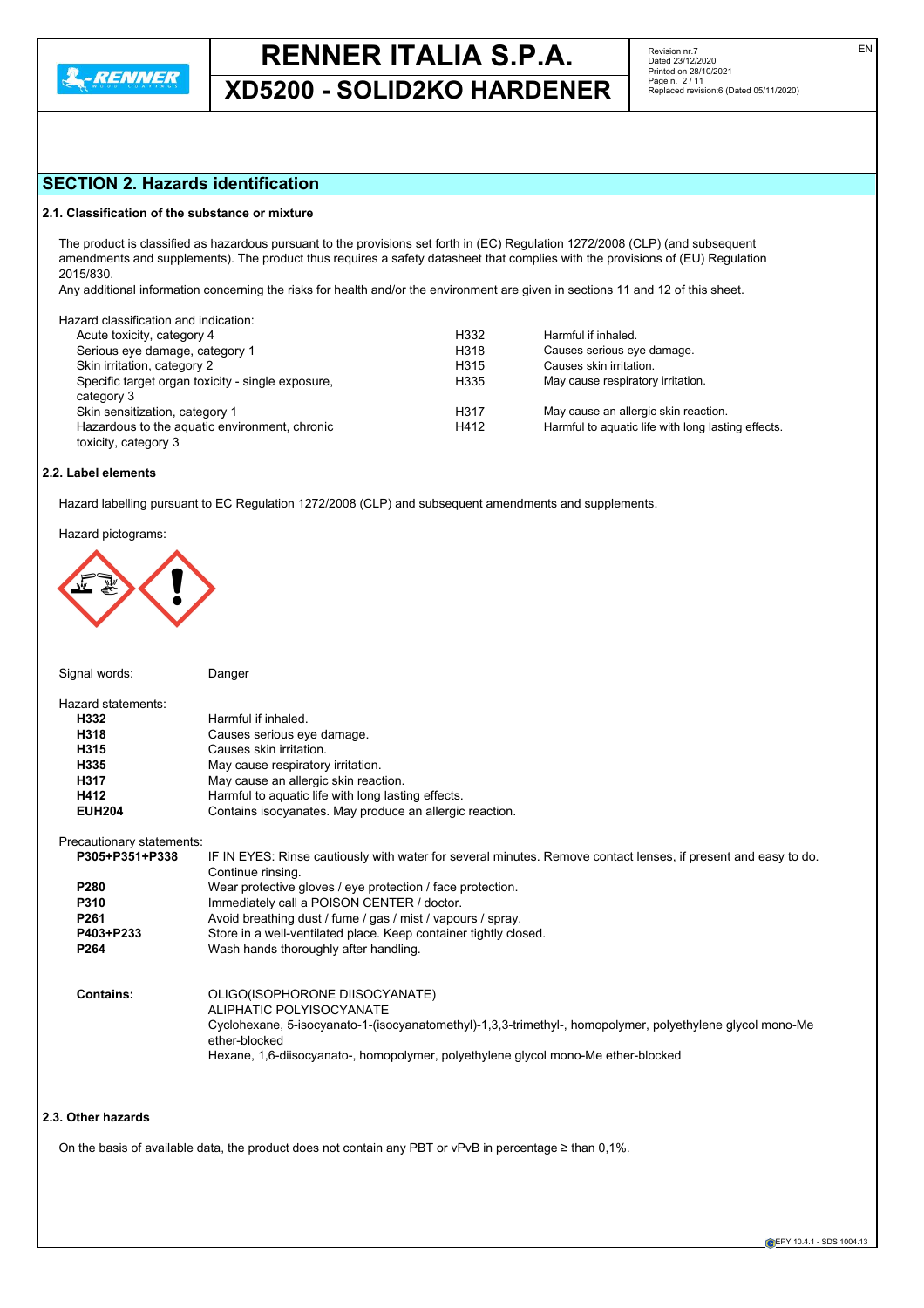

**XD5200 - SOLID2KO HARDENER**

Revision nr.7 Dated 23/12/2020 Printed on 28/10/2021 Page n. 3 / 11 Replaced revision:6 (Dated 05/11/2020)

## **SECTION 3. Composition/information on ingredients**

#### **3.2. Mixtures**

Contains: Identification **x = Conc. % Classification 1272/2008 (CLP) OLIGO(ISOPHORONE DIISOCYANATE)**<br>CAS 53880-05-0 20 ≤ x < 25 *CAS 53880-05-0* 20 ≤ x < 25 **STOT SE 3 H335, Skin Sens. 1 H317** *EC 931-312-3 INDEX Reg. no. 01-2119488734-24-xxxx* **ALIPHATIC POLYISOCYANATE** *CAS 28182-81-2* 20 ≤ x < 25 **Acute Tox. 4 H332, STOT SE 3 H335, Skin Sens. 1 H317** *EC 500-060-2 INDEX Reg. no. 01-2119485796-17-xxxx* **Cyclohexane, 5-isocyanato-1-(isocyanatomethyl)-1,3,3-trimethyl-, homopolymer, polyethylene glycol mono-Me ether-blocked** *CAS 191427-71-1* 5 ≤ x < 10 **STOT SE 3 H335, Skin Sens. 1 H317** *EC INDEX* **Hexane, 1,6-diisocyanato-, homopolymer, polyethylene glycol mono-Me ether-blocked** *CAS 143472-08-6* 5 ≤ x < 10 **Acute Tox. 4 H332, STOT SE 3 H335, Skin Sens. 1 H317, Aquatic Chronic 3 H412** *EC INDEX*

The full wording of hazard (H) phrases is given in section 16 of the sheet.

## **SECTION 4. First aid measures**

### **4.1. Description of first aid measures**

EYES: Remove contact lenses, if present. Wash immediately with plenty of water for at least 15 minutes, opening the eyelids fully. If problem persists, seek medical advice.

SKIN: Remove contaminated clothing. Wash immediately with plenty of water. If irritation persists, get medical advice/attention. Wash contaminated clothing before using it again.

INHALATION: Remove to open air. In the event of breathing difficulties, get medical advice/attention immediately.

INGESTION: Get medical advice/attention. Induce vomiting only if indicated by the doctor. Never give anything by mouth to an unconscious person, unless authorised by a doctor.

#### **4.2. Most important symptoms and effects, both acute and delayed**

Specific information on symptoms and effects caused by the product are unknown.

#### **4.3. Indication of any immediate medical attention and special treatment needed**

Information not available

### **SECTION 5. Firefighting measures**

#### **5.1. Extinguishing media**

SUITABLE EXTINGUISHING EQUIPMENT The extinguishing equipment should be of the conventional kind: carbon dioxide, foam, powder and water spray. UNSUITABLE EXTINGUISHING EQUIPMENT None in particular.

#### **5.2. Special hazards arising from the substance or mixture**

HAZARDS CAUSED BY EXPOSURE IN THE EVENT OF FIRE Do not breathe combustion products.

#### **5.3. Advice for firefighters**

GENERAL INFORMATION Use jets of water to cool the containers to prevent product decomposition and the development of substances potentially hazardous for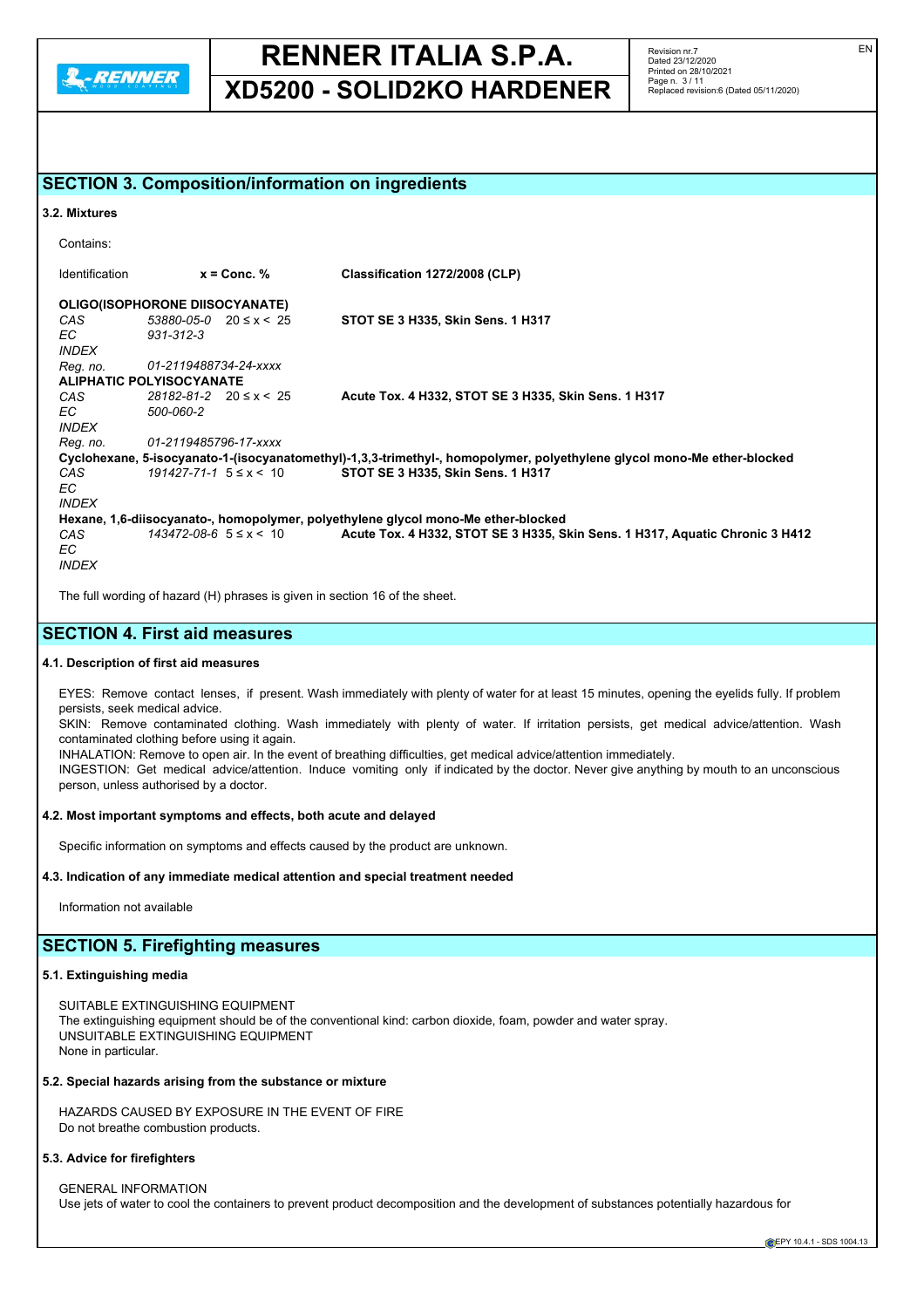

**XD5200 - SOLID2KO HARDENER**

Revision nr.7 Dated 23/12/2020 Printed on 28/10/2021 Page n. 4 / 11 Replaced revision:6 (Dated 05/11/2020)

health. Always wear full fire prevention gear. Collect extinguishing water to prevent it from draining into the sewer system. Dispose of contaminated water used for extinction and the remains of the fire according to applicable regulations.SPECIAL PROTECTIVE EQUIPMENT FOR FIRE-FIGHTERS

Normal fire fighting clothing i.e. fire kit (BS EN 469), gloves (BS EN 659) and boots (HO specification A29 and A30) in combination with self-contained open circuit positive pressure compressed air breathing apparatus (BS EN 137).

## **SECTION 6. Accidental release measures**

#### **6.1. Personal precautions, protective equipment and emergency procedures**

Block the leakage if there is no hazard.

Wear suitable protective equipment (including personal protective equipment referred to under Section 8 of the safety data sheet) to prevent any contamination of skin, eyes and personal clothing. These indications apply for both processing staff and those involved in emergency procedures.

#### **6.2. Environmental precautions**

The product must not penetrate into the sewer system or come into contact with surface water or ground water.

#### **6.3. Methods and material for containment and cleaning up**

Collect the leaked product into a suitable container. Evaluate the compatibility of the container to be used, by checking section 10. Absorb the remainder with inert absorbent material.

Make sure the leakage site is well aired. Contaminated material should be disposed of in compliance with the provisions set forth in point 13.

#### **6.4. Reference to other sections**

Any information on personal protection and disposal is given in sections 8 and 13.

## **SECTION 7. Handling and storage**

#### **7.1. Precautions for safe handling**

Before handling the product, consult all the other sections of this material safety data sheet. Avoid leakage of the product into the environment. Do not eat, drink or smoke during use. Remove any contaminated clothes and personal protective equipment before entering places in which people eat.

#### **7.2. Conditions for safe storage, including any incompatibilities**

Store only in the original container. Store the containers sealed, in a well ventilated place, away from direct sunlight. Keep containers away from any incompatible materials, see section 10 for details.

#### **7.3. Specific end use(s)**

Information not available

### **SECTION 8. Exposure controls/personal protection**

#### **8.1. Control parameters**

|                                                 |       |                      | <b>ULIGUISUPHURUNE DIISUCTANATE</b> |          |                    |            |         |          |
|-------------------------------------------------|-------|----------------------|-------------------------------------|----------|--------------------|------------|---------|----------|
| <b>Predicted no-effect concentration - PNEC</b> |       |                      |                                     |          |                    |            |         |          |
| Normal value in fresh water                     |       |                      |                                     |          |                    | 0.0015     | mg/     |          |
| Normal value in marine water                    |       |                      |                                     |          |                    | 0.00015    | mg/     |          |
| Normal value for water, intermittent release    |       |                      |                                     |          |                    | 0.015      | mg/     |          |
| Normal value of STP microorganisms              |       |                      |                                     |          |                    | 100        | mg/     |          |
| Health - Derived no-effect level - DNEL / DMEL  |       |                      |                                     |          |                    |            |         |          |
|                                                 |       | Effects on consumers |                                     |          | Effects on workers |            |         |          |
| Route of exposure                               | Acute | Acute                | Chronic                             | Chronic  | Acute              | Acute      | Chronic | Chronic  |
|                                                 | local | systemic             | local                               | systemic | local              | systemic   | local   | systemic |
| Inhalation                                      |       |                      |                                     |          | 0.58               | <b>VND</b> | 0.29    | VND      |
|                                                 |       |                      |                                     |          | mg/m3              |            | mg/m3   |          |
|                                                 |       |                      |                                     |          |                    |            |         |          |

**OLIGO(ISOPHORONE DIISOCYANATE)**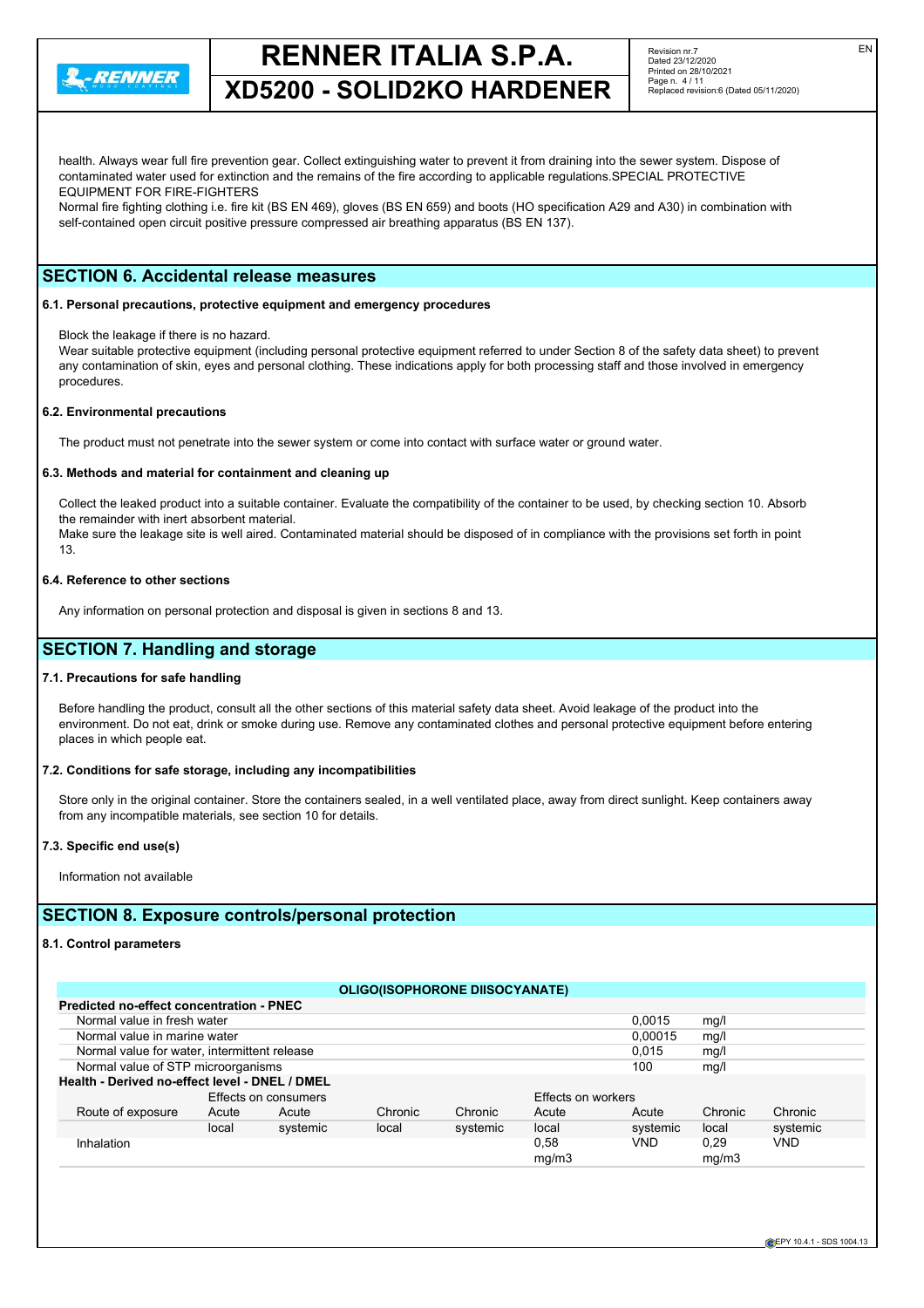

**XD5200 - SOLID2KO HARDENER**

### **SECTION 8. Exposure controls/personal protection** ... / >>

#### **ALIPHATIC POLYISOCYANATE**

| Predicted no-effect concentration - PNEC       |       |                      |         |          |                    |            |              |            |
|------------------------------------------------|-------|----------------------|---------|----------|--------------------|------------|--------------|------------|
| Normal value in fresh water                    |       |                      |         |          |                    | 0.127      | mg/          |            |
| Normal value in marine water                   |       |                      |         |          |                    | 0.0127     | mg/l         |            |
| Normal value for fresh water sediment          |       |                      |         |          |                    | 266700     | mg/kg        |            |
| Normal value for marine water sediment         |       |                      |         |          |                    | 26670      | mg/kg        |            |
| Normal value for water, intermittent release   |       |                      |         |          |                    | 1.27       | mg/l         |            |
| Normal value of STP microorganisms             |       |                      |         |          |                    | 38.28      | mg/l         |            |
| Normal value for the terrestrial compartment   |       |                      |         |          |                    | 53182      | mg/kg        |            |
| Health - Derived no-effect level - DNEL / DMEL |       |                      |         |          |                    |            |              |            |
|                                                |       | Effects on consumers |         |          | Effects on workers |            |              |            |
| Route of exposure                              | Acute | Acute                | Chronic | Chronic  | Acute              | Acute      | Chronic      | Chronic    |
|                                                | local | systemic             | local   | systemic | local              | systemic   | local        | systemic   |
| Inhalation                                     |       |                      |         |          | ma/m3              | <b>VND</b> | 0,5<br>mq/m3 | <b>VND</b> |

VND = hazard identified but no DNEL/PNEC available ; NEA = no exposure expected ; NPI = no hazard identified.

#### **8.2. Exposure controls**

As the use of adequate technical equipment must always take priority over personal protective equipment, make sure that the workplace is well aired through effective local aspiration.

When choosing personal protective equipment, ask your chemical substance supplier for advice.

Personal protective equipment must be CE marked, showing that it complies with applicable standards.

Provide an emergency shower with face and eye wash station.

HAND PROTECTION

Protect hands with category III work gloves (see standard EN 374).

The following should be considered when choosing work glove material: compatibility, degradation, failure time and permeability.

The work gloves' resistance to chemical agents should be checked before use, as it can be unpredictable. The gloves' wear time depends on the duration and type of use.

SKIN PROTECTION

Wear category II professional long-sleeved overalls and safety footwear (see Regulation 2016/425 and standard EN ISO 20344). Wash body with soap and water after removing protective clothing.

EYE PROTECTION

Wear airtight protective goggles (see standard EN 166).

RESPIRATORY PROTECTION

If the threshold value (e.g. TLV-TWA) is exceeded for the substance or one of the substances present in the product, use a mask with a type A filter whose class (1, 2 or 3) must be chosen according to the limit of use concentration. (see standard EN 14387). In the presence of gases or vapours of various kinds and/or gases or vapours containing particulate (aerosol sprays, fumes, mists, etc.) combined filters are required.

Respiratory protection devices must be used if the technical measures adopted are not suitable for restricting the worker's exposure to the threshold values considered. The protection provided by masks is in any case limited.

If the substance considered is odourless or its olfactory threshold is higher than the corresponding TLV-TWA and in the case of an emergency, wear open-circuit compressed air breathing apparatus (in compliance with standard EN 137) or external air-intake breathing apparatus (in compliance with standard EN 138). For a correct choice of respiratory protection device, see standard EN 529. ENVIRONMENTAL EXPOSURE CONTROLS

The emissions generated by manufacturing processes, including those generated by ventilation equipment, should be checked to ensure compliance with environmental standards.

Product residues must not be indiscriminately disposed of with waste water or by dumping in waterways.

## **SECTION 9. Physical and chemical properties**

**9.1. Information on basic physical and chemical properties**

| <b>Properties</b>                |        | Value   |                | <b>Information</b> |
|----------------------------------|--------|---------|----------------|--------------------|
| Appearance                       |        | liquid  |                |                    |
| Colour                           |        |         | transparent    |                    |
| Odour                            |        | pungent |                |                    |
| Odour threshold                  |        |         | Not available  |                    |
| pН                               |        |         | Not available  |                    |
| Melting point / freezing point   |        |         | Not available  |                    |
| Initial boiling point            | $\geq$ | 65      | °C             |                    |
| Boiling range                    |        |         | Not available  |                    |
| Flash point                      | $\geq$ | 60      | °C             |                    |
| <b>Evaporation Rate</b>          |        |         | Not available  |                    |
| Flammability of solids and gases |        |         | not applicable |                    |
| Lower inflammability limit       |        |         | Not available  |                    |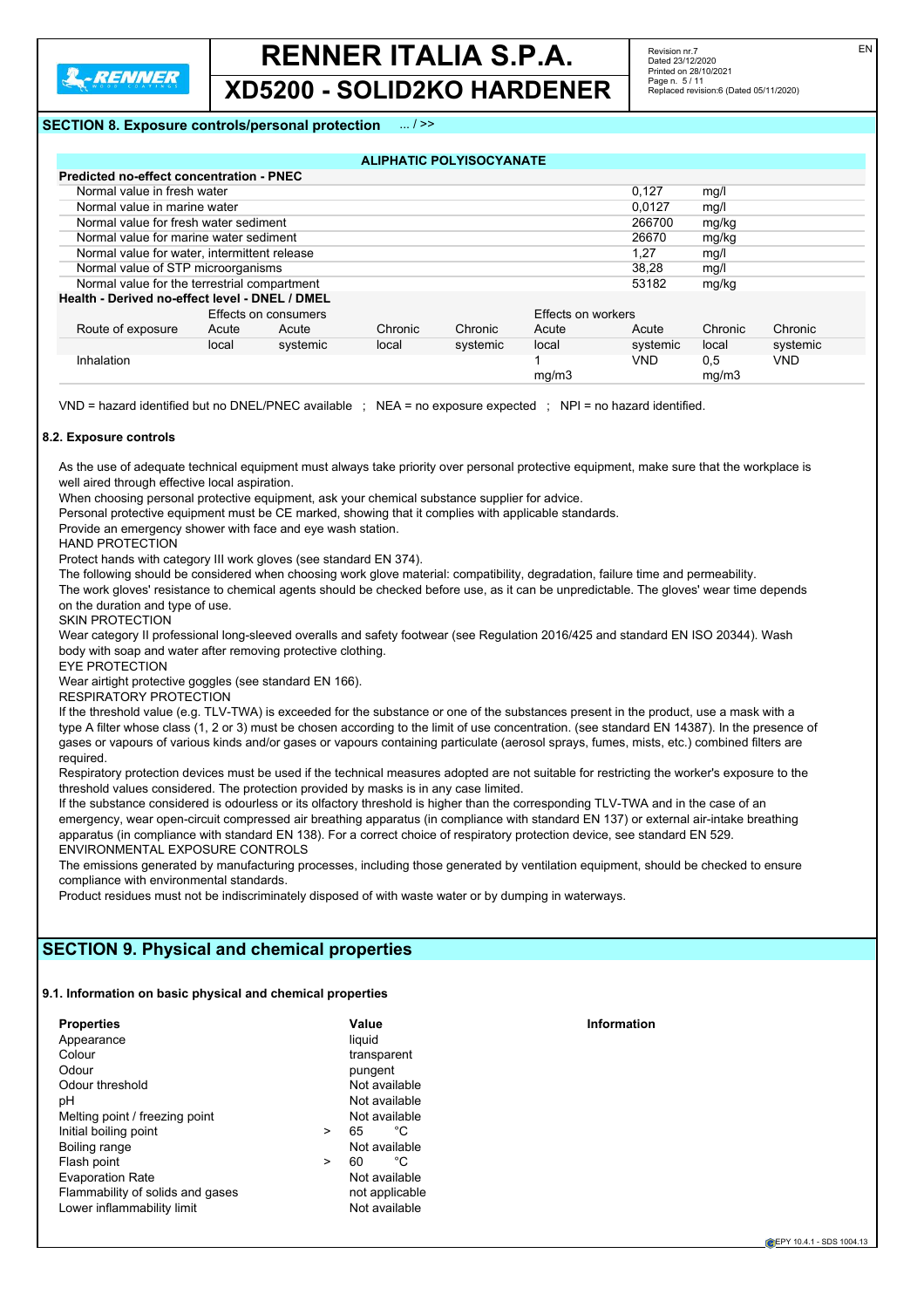

**XD5200 - SOLID2KO HARDENER**

**SECTION 9. Physical and chemical properties** ... / >>

| Upper inflammability limit                   | Not available               |         |
|----------------------------------------------|-----------------------------|---------|
| Lower explosive limit                        | Not available               |         |
| Upper explosive limit                        | Not available               |         |
| Vapour pressure                              | Not available               |         |
| Vapour density                               | Not available               |         |
| Relative density                             | 1.06                        |         |
| Solubility                                   | soluble in water            |         |
| Partition coefficient: n-octanol/water       | Not available               |         |
| Auto-ignition temperature                    | Not available               |         |
| Decomposition temperature                    | Not available               |         |
| Viscosity                                    | Not available               |         |
| Explosive properties                         | not applicable              |         |
| Oxidising properties                         | not applicable              |         |
| 9.2. Other information                       |                             |         |
| Total solids $(250^{\circ}C / 482^{\circ}F)$ | 59,33 %                     |         |
| VOC (Directive 2010/75/EC):                  | 25.00 %<br>265.00<br>$\sim$ | q/litre |
|                                              |                             |         |

VOC (volatile carbon) : 14,36 % - 152,27 g/litre

## **SECTION 10. Stability and reactivity**

## OLIGO(ISOPHORONE DIISOCYANATE)

OLIGO(ISOPHORONE DIISOCYANATE) - Incompatible materials: water, amines, strong bases, strong oxidising agents, heavy metal salts, alcohols. Be careful: dangerous polimerization.

#### **10.1. Reactivity**

There are no particular risks of reaction with other substances in normal conditions of use.

#### **10.2. Chemical stability**

The product is stable in normal conditions of use and storage.

#### **10.3. Possibility of hazardous reactions**

No hazardous reactions are foreseeable in normal conditions of use and storage.

#### **10.4. Conditions to avoid**

None in particular. However the usual precautions used for chemical products should be respected.

#### **10.5. Incompatible materials**

Information not available

#### **10.6. Hazardous decomposition products**

Information not available

### **SECTION 11. Toxicological information**

### OLIGO(ISOPHORONE DIISOCYANATE)

OLIGO(ISOPHORONE DIISOCYANATE) - It may cause skin allergic reactions and respiratory allergic reactrions. Target organs: kidnays, liver, nerves. Chronic exposure: it may cause problems to the reproductive system

#### **11.1. Information on toxicological effects**

Metabolism, toxicokinetics, mechanism of action and other information

Information not available

Information on likely routes of exposure

Information not available

Delayed and immediate effects as well as chronic effects from short and long-term exposure

Information not available

Revision nr.7 Dated 23/12/2020 Printed on 28/10/2021 Page n. 6 / 11

Replaced revision:6 (Dated 05/11/2020)

**EPY 10.4.1 - SDS 1004.13**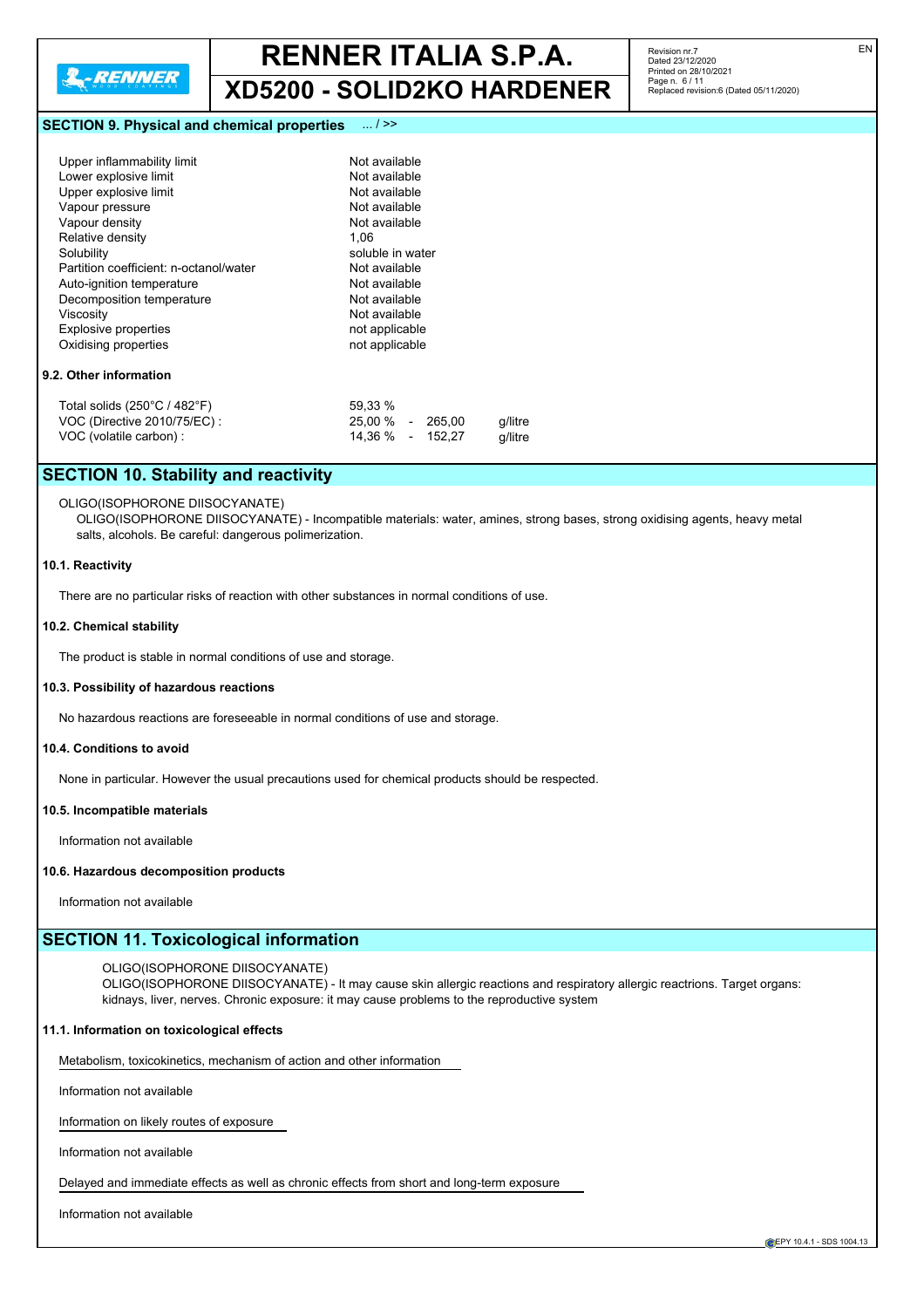## **RENNER ITALIA S.P.A. XD5200 - SOLID2KO HARDENER**

**SECTION 11. Toxicological information** ... / >>

Revision nr.7 Dated 23/12/2020 Printed on 28/10/2021 Page n. 7 / 11 Replaced revision:6 (Dated 05/11/2020) EN

#### Interactive effects

Information not available

#### ACUTE TOXICITY

ATE (Inhalation) of the mixture: 4,3 mg/l ATE (Oral) of the mixture:  $\overline{AB}$  ATE (Oral) of the mixture:  $\overline{AB}$  ATE (Dermal) of the mixture:  $\overline{AB}$  ATE (Dermal) of the mixture:

ALIPHATIC POLYISOCYANATE LD50 (Oral) > 2500 mg/kg LD50 (Dermal) > 2000 mg/kg LC50 (Inhalation) 0,467 mg/l, 4h

3-Methoxybutyl acetate LD50 (Oral) > 2000 mg/kg Rat

#### SKIN CORROSION / IRRITATION

Causes skin irritation

#### SERIOUS EYE DAMAGE / IRRITATION

Causes serious eye damage

#### RESPIRATORY OR SKIN SENSITISATION

Sensitising for the skin

#### GERM CELL MUTAGENICITY

Does not meet the classification criteria for this hazard class

#### **CARCINOGENICITY**

Does not meet the classification criteria for this hazard class

#### REPRODUCTIVE TOXICITY

Does not meet the classification criteria for this hazard class

STOT - SINGLE EXPOSURE

May cause respiratory irritation

#### STOT - REPEATED EXPOSURE

Does not meet the classification criteria for this hazard class

#### ASPIRATION HAZARD

Does not meet the classification criteria for this hazard class

#### **SECTION 12. Ecological information**

This product is dangerous for the environment and the aquatic organisms. In the long term, it have negative effects on aquatic environment.

#### **12.1. Toxicity**

ALIPHATIC POLYISOCYANATE<br>LC50 - for Fish EC50 - for Crustacea <br>  $\geq 100$  mg/l/48h Daphnia magna

- > 100 mg/l/96h Danio rerio
- 
- EC50 for Algae / Aquatic Plants > 1000 mg/l/72h Scenedesmus subspicatus

3-Methoxybutyl acetate

**EPY 10.4.1 - SDS 1004.13** 

Not classified (no significant component)

> 95000 mg/m3 Rat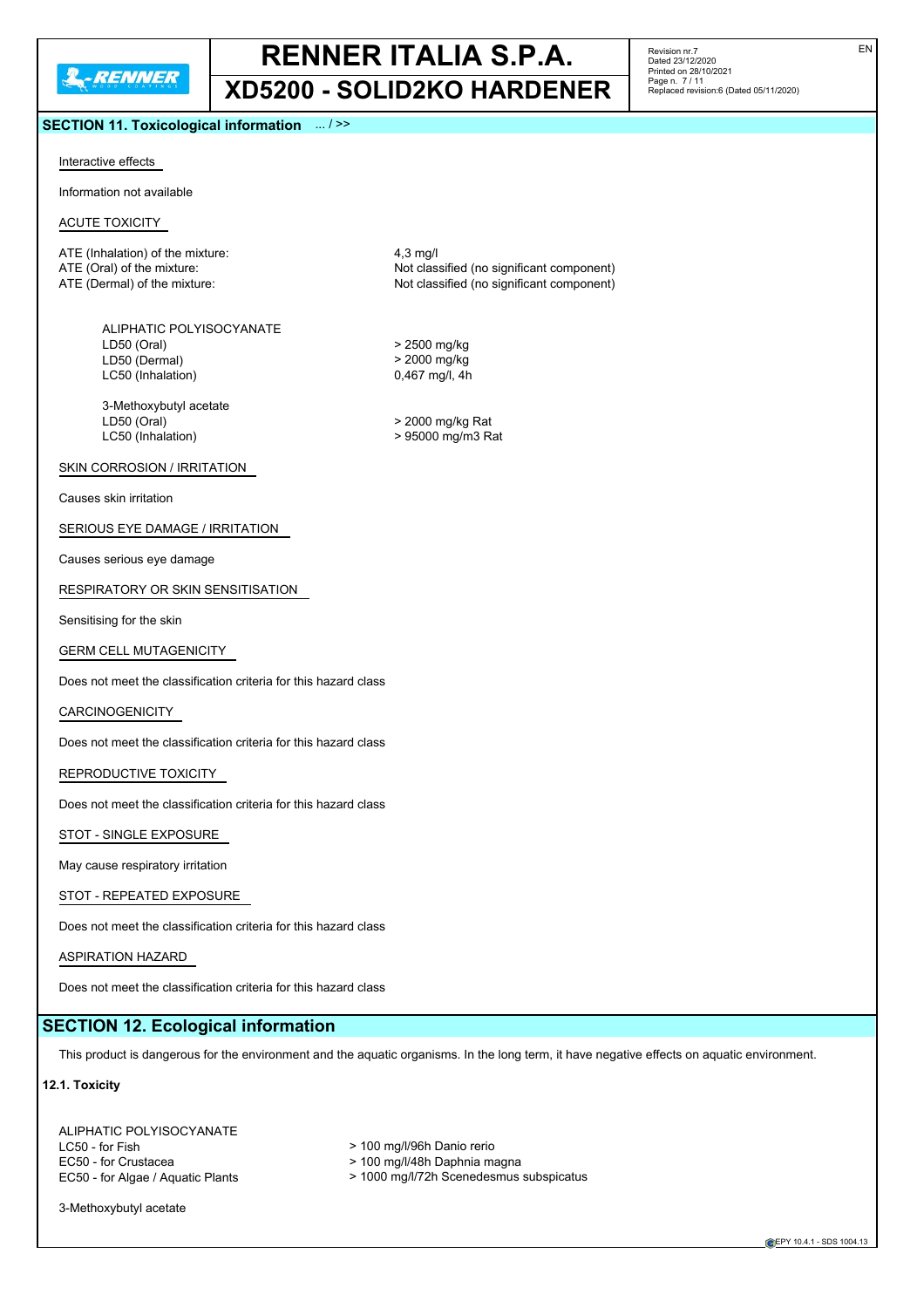**XD5200 - SOLID2KO HARDENER**

Revision nr.7 Dated 23/12/2020 Printed on 28/10/2021 Page n. 8 / 11 Replaced revision:6 (Dated 05/11/2020)

### **SECTION 12. Ecological information** ... / >>

LC50 - for Fish 7,1 mg/l/96h Danio rerio

#### **12.2. Persistence and degradability**

Information not available

#### **12.3. Bioaccumulative potential**

Information not available

#### **12.4. Mobility in soil**

Information not available

#### **12.5. Results of PBT and vPvB assessment**

On the basis of available data, the product does not contain any PBT or vPvB in percentage ≥ than 0,1%.

#### **12.6. Other adverse effects**

Information not available

## **SECTION 13. Disposal considerations**

#### **13.1. Waste treatment methods**

Reuse, when possible. Product residues should be considered special hazardous waste. The hazard level of waste containing this product should be evaluated according to applicable regulations.

Disposal must be performed through an authorised waste management firm, in compliance with national and local regulations. CONTAMINATED PACKAGING

Contaminated packaging must be recovered or disposed of in compliance with national waste management regulations.

### **SECTION 14. Transport information**

The product is not dangerous under current provisions of the Code of International Carriage of Dangerous Goods by Road (ADR) and by Rail (RID), of the International Maritime Dangerous Goods Code (IMDG), and of the International Air Transport Association (IATA) regulations.

#### **14.1. UN number**

Not applicable

#### **14.2. UN proper shipping name**

Not applicable

#### **14.3. Transport hazard class(es)**

Not applicable

#### **14.4. Packing group**

Not applicable

#### **14.5. Environmental hazards**

Not applicable

#### **14.6. Special precautions for user**

Not applicable

#### **14.7. Transport in bulk according to Annex II of Marpol and the IBC Code**

Information not relevant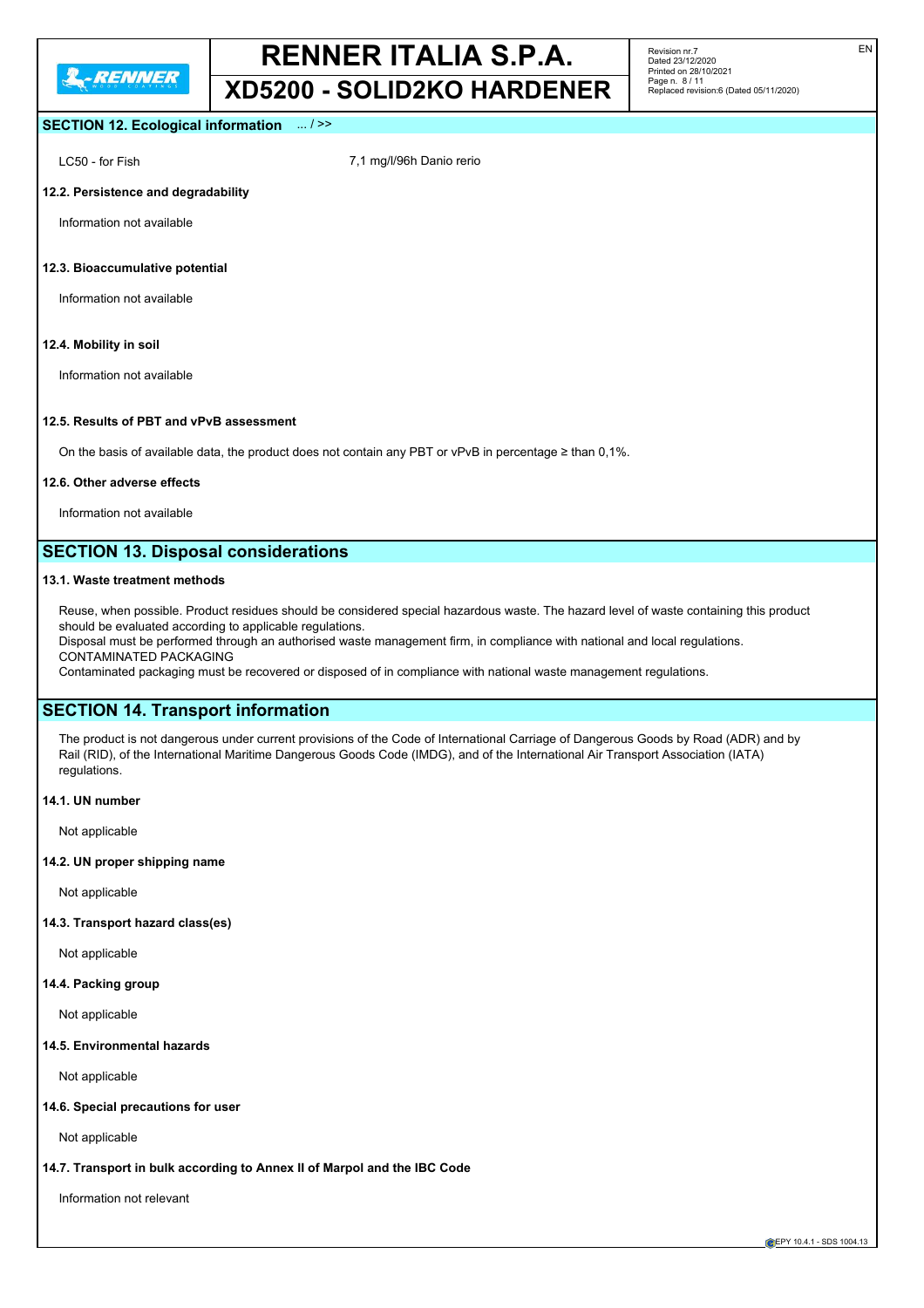

## **XD5200 - SOLID2KO HARDENER**

EN

## **SECTION 15. Regulatory information**

Only for uses exempt from EU DIRECTIVE 2004/42/CE.

**15.1. Safety, health and environmental regulations/legislation specific for the substance or mixture**

Seveso Category - Directive 2012/18/EC: None

Restrictions relating to the product or contained substances pursuant to Annex XVII to EC Regulation 1907/2006

**Product** Point 3

Substances in Candidate List (Art. 59 REACH) On the basis of available data, the product does not contain any SVHC in percentage ≥ than 0,1%.

Substances subject to authorisation (Annex XIV REACH)

**None** 

Substances subject to exportation reporting pursuant to (EC) Reg. 649/2012:

**None** 

**None** 

Substances subject to the Rotterdam Convention: **None** 

Substances subject to the Stockholm Convention:

Healthcare controls

Workers exposed to this chemical agent must not undergo health checks, provided that available risk-assessment data prove that the risks related to the workers' health and safety are modest and that the 98/24/EC directive is respected.

#### **15.2. Chemical safety assessment**

A chemical safety assessment has not been performed for the preparation/for the substances indicated in section 3.

## **SECTION 16. Other information**

Text of hazard (H) indications mentioned in section 2-3 of the sheet:

| Acute Tox. 4             | Acute toxicity, category 4                                         |
|--------------------------|--------------------------------------------------------------------|
| Eye Dam. 1               | Serious eye damage, category 1                                     |
| Skin Irrit. 2            | Skin irritation, category 2                                        |
| STOT SE3                 | Specific target organ toxicity - single exposure, category 3       |
| Skin Sens. 1             | Skin sensitization, category 1                                     |
| <b>Aquatic Chronic 3</b> | Hazardous to the aquatic environment, chronic toxicity, category 3 |
| H332                     | Harmful if inhaled.                                                |
| H318                     | Causes serious eye damage.                                         |
| H315                     | Causes skin irritation.                                            |
| H335                     | May cause respiratory irritation.                                  |
| H317                     | May cause an allergic skin reaction.                               |
| H412                     | Harmful to aquatic life with long lasting effects.                 |
| <b>EUH204</b>            | Contains isocyanates. May produce an allergic reaction.            |

LEGEND:

- ADR: European Agreement concerning the carriage of Dangerous goods by Road
- CAS NUMBER: Chemical Abstract Service Number
- CE50: Effective concentration (required to induce a 50% effect)
- CE NUMBER: Identifier in ESIS (European archive of existing substances)
- CLP: EC Regulation 1272/2008
- DNEL: Derived No Effect Level
- EmS: Emergency Schedule
- GHS: Globally Harmonized System of classification and labeling of chemicals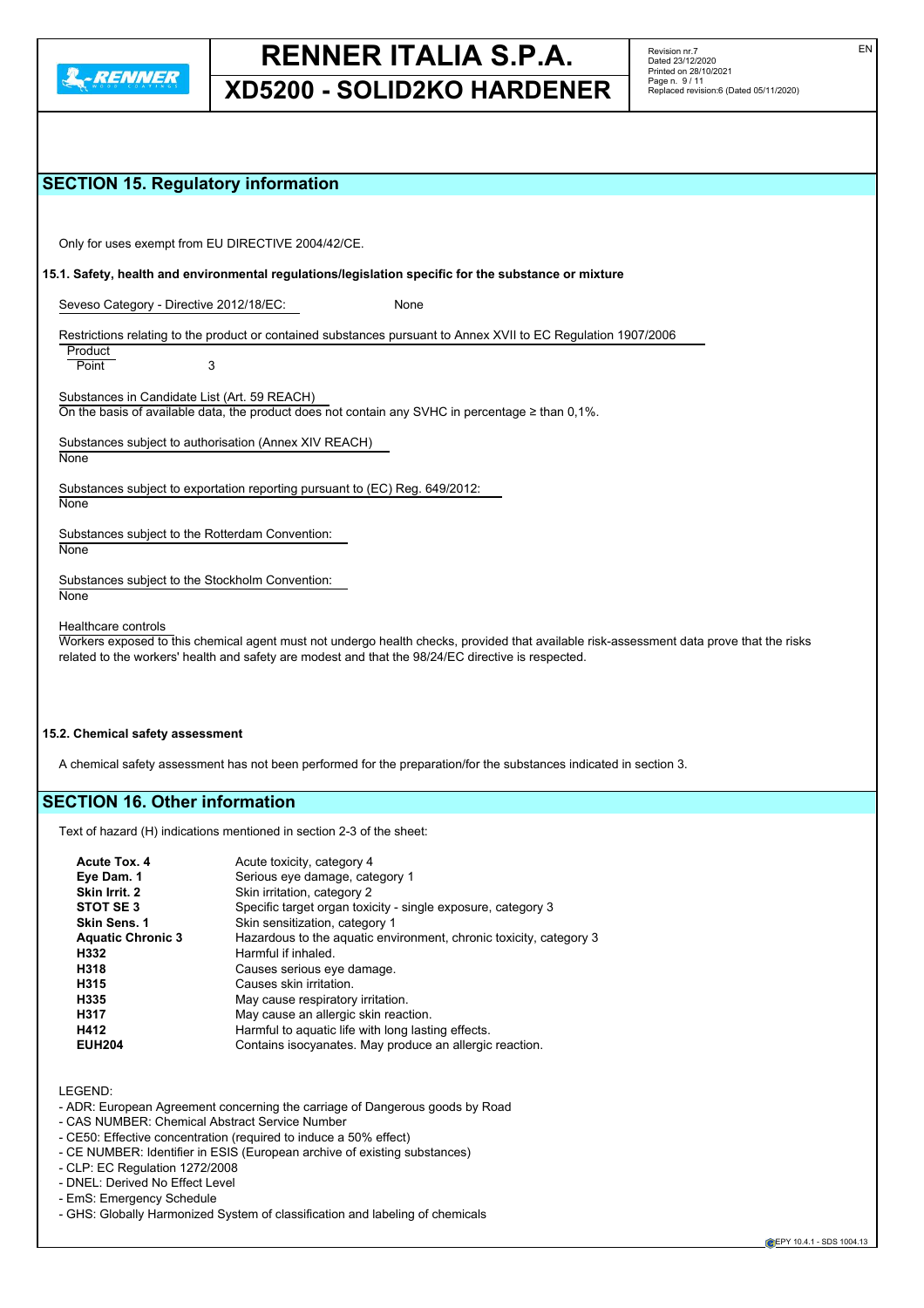

**XD5200 - SOLID2KO HARDENER**

Revision nr.7 Dated 23/12/2020 Printed on 28/10/2021 Page n. 10 / 11 Replaced revision:6 (Dated 05/11/2020)

#### **SECTION 16. Other information** ... / >>

- IATA DGR: International Air Transport Association Dangerous Goods Regulation- IC50: Immobilization Concentration 50%
- IMDG: International Maritime Code for dangerous goods
- IMO: International Maritime Organization
- INDEX NUMBER: Identifier in Annex VI of CLP - LC50: Lethal Concentration 50%
- LD50: Lethal dose 50%
- OEL: Occupational Exposure Level
- PBT: Persistent bioaccumulative and toxic as REACH Regulation
- PEC: Predicted environmental Concentration
- PEL: Predicted exposure level
- PNEC: Predicted no effect concentration
- REACH: EC Regulation 1907/2006
- RID: Regulation concerning the international transport of dangerous goods by train
- TLV: Threshold Limit Value
- TLV CEILING: Concentration that should not be exceeded during any time of occupational exposure.
- TWA STEL: Short-term exposure limit
- TWA: Time-weighted average exposure limit
- VOC: Volatile organic Compounds
- vPvB: Very Persistent and very Bioaccumulative as for REACH Regulation
- WGK: Water hazard classes (German).

#### GENERAL BIBLIOGRAPHY

- 1. Regulation (EC) 1907/2006 (REACH) of the European Parliament
- 2. Regulation (EC) 1272/2008 (CLP) of the European Parliament
- 3. Regulation (EU) 790/2009 (I Atp. CLP) of the European Parliament
- 4. Regulation (EU) 2015/830 of the European Parliament
- 5. Regulation (EU) 286/2011 (II Atp. CLP) of the European Parliament
- 6. Regulation (EU) 618/2012 (III Atp. CLP) of the European Parliament
- 7. Regulation (EU) 487/2013 (IV Atp. CLP) of the European Parliament
- 8. Regulation (EU) 944/2013 (V Atp. CLP) of the European Parliament
- 9. Regulation (EU) 605/2014 (VI Atp. CLP) of the European Parliament
- 10. Regulation (EU) 2015/1221 (VII Atp. CLP) of the European Parliament
- 11. Regulation (EU) 2016/918 (VIII Atp. CLP) of the European Parliament 12. Regulation (EU) 2016/1179 (IX Atp. CLP)
- 13. Regulation (EU) 2017/776 (X Atp. CLP)
- 14. Regulation (EU) 2018/669 (XI Atp. CLP)
- 15. Regulation (EU) 2018/1480 (XIII Atp. CLP)
- 16. Regulation (EU) 2019/521 (XII Atp. CLP)
- 17. Regulation (EU) 2019/1148
- 18. Regulation (EU) 2020/217 (XIV Atp. CLP)
- The Merck Index. 10th Edition
- Handling Chemical Safety
- INRS Fiche Toxicologique (toxicological sheet)
- Patty Industrial Hygiene and Toxicology
- N.I. Sax Dangerous properties of Industrial Materials-7, 1989 Edition
- IFA GESTIS website
- ECHA website
- Database of SDS models for chemicals Ministry of Health and ISS (Istituto Superiore di Sanità) Italy

Note for users:

The information contained in the present sheet are based on our own knowledge on the date of the last version. Users must verify the suitability and thoroughness of provided information according to each specific use of the product.

This document must not be regarded as a guarantee on any specific product property.

The use of this product is not subject to our direct control; therefore, users must, under their own responsibility, comply with the current health and safety laws and regulations. The producer is relieved from any liability arising from improper uses.

Provide appointed staff with adequate training on how to use chemical products.

#### CALCULATION METHODS FOR CLASSIFICATION

Chemical and physical hazards: Product classification derives from criteria established by the CLP Regulation, Annex I, Part 2. The data for evaluation of chemical-physical properties are reported in section 9.

Health hazards: Product classification is based on calculation methods as per Annex I of CLP, Part 3, unless determined otherwise in Section 11.

Environmental hazards: Product classification is based on calculation methods as per Annex I of CLP, Part 4, unless determined otherwise in Section 12.